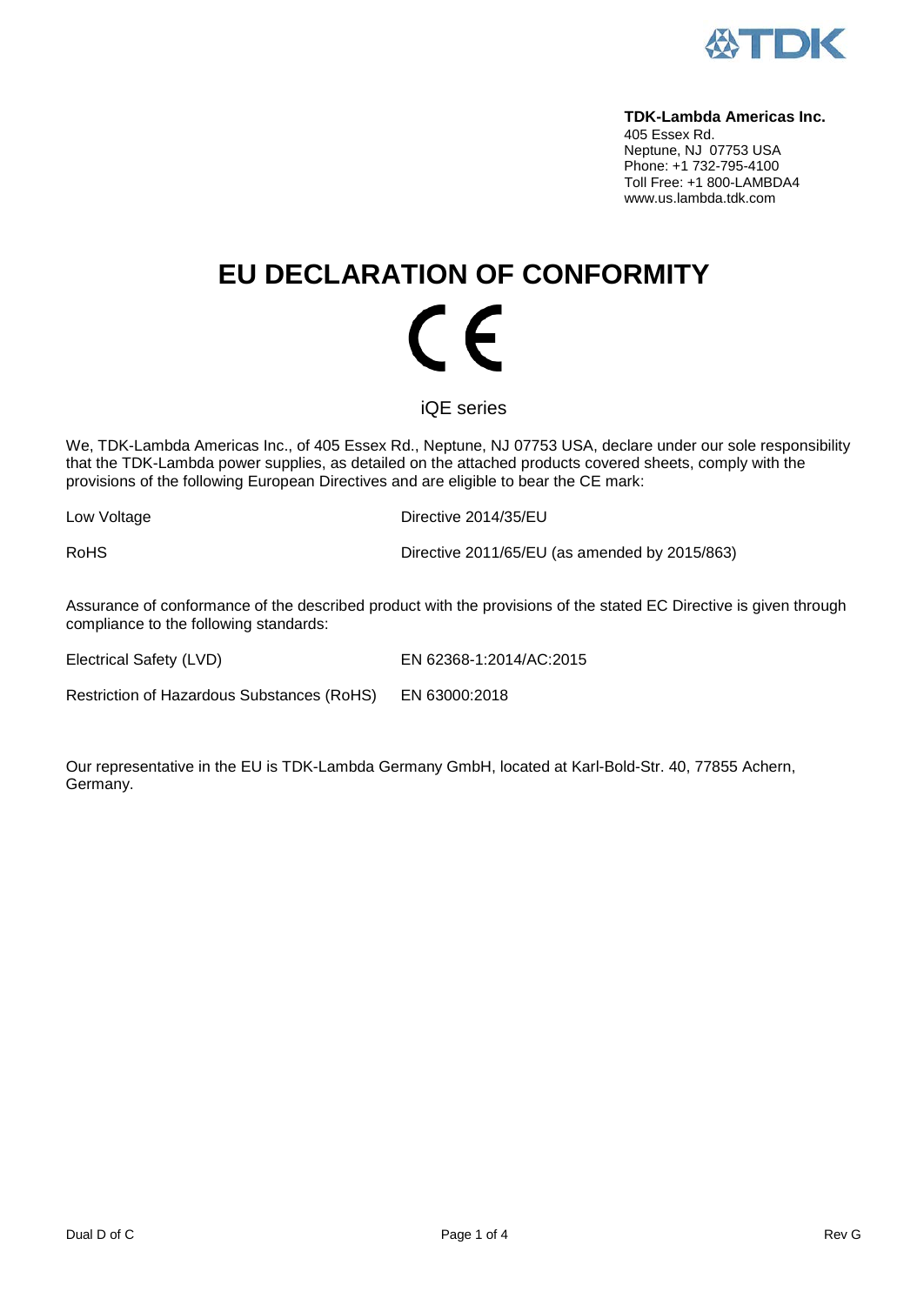

#### **TDK-Lambda Americas Inc.**

405 Essex Rd. Neptune, NJ 07753 USA Phone: +1 732-795-4100 Toll Free: +1 800-LAMBDA4 www.us.lambda.tdk.com

## **UK DECLARATION OF CONFORMITY**



iQE series

We, TDK-Lambda Americas Inc., of 405 Essex Rd., Neptune, NJ 07753 USA, declare under our sole responsibility that the TDK-Lambda power supplies, as detailed on the attached products covered sheets, comply with the provisions of the following European Directives and are eligible to bear the UKCA mark:

Electrical Equipment (Safety) Regulations 2016

Restriction of the Use of Certain Hazardous Substances in Electrical & Electronic Equipment Regulations 2012

Assurance of conformance of the described product with the provisions of the stated UK Regulation is given through compliance to the following standards:

Electrical Safety EN 62368-1:2014/AC:2015

Restriction of Hazardous Substances (RoHS) EN 63000:2018

Our representative in the UK is TDK-Lambda UK Ltd, located at Kingsley Avenue, Ilfracombe, Devon, EX34 8ES, UK.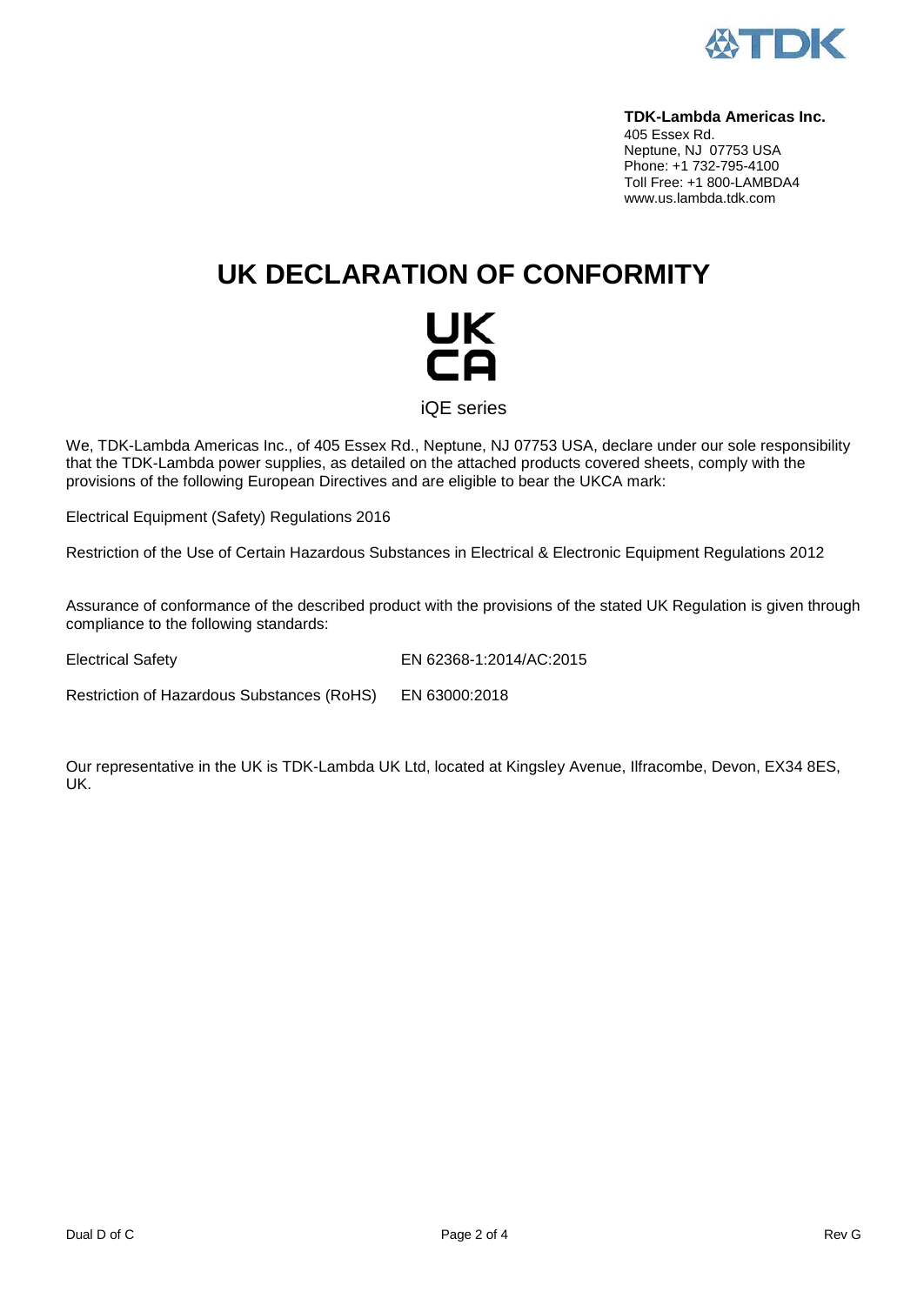

### **iQE series – Products Covered**

iQE24xxxAyyyV-zzz-R,

iQE48xxAyyyV-zzz-R,

iQE4WxxxAyyyV-zzz-R

Where: xxx = 000 through 050 yyy = 001 through 200 zzz = any combination of numbers or alphanumeric characters. -R to denote RoHS compliance